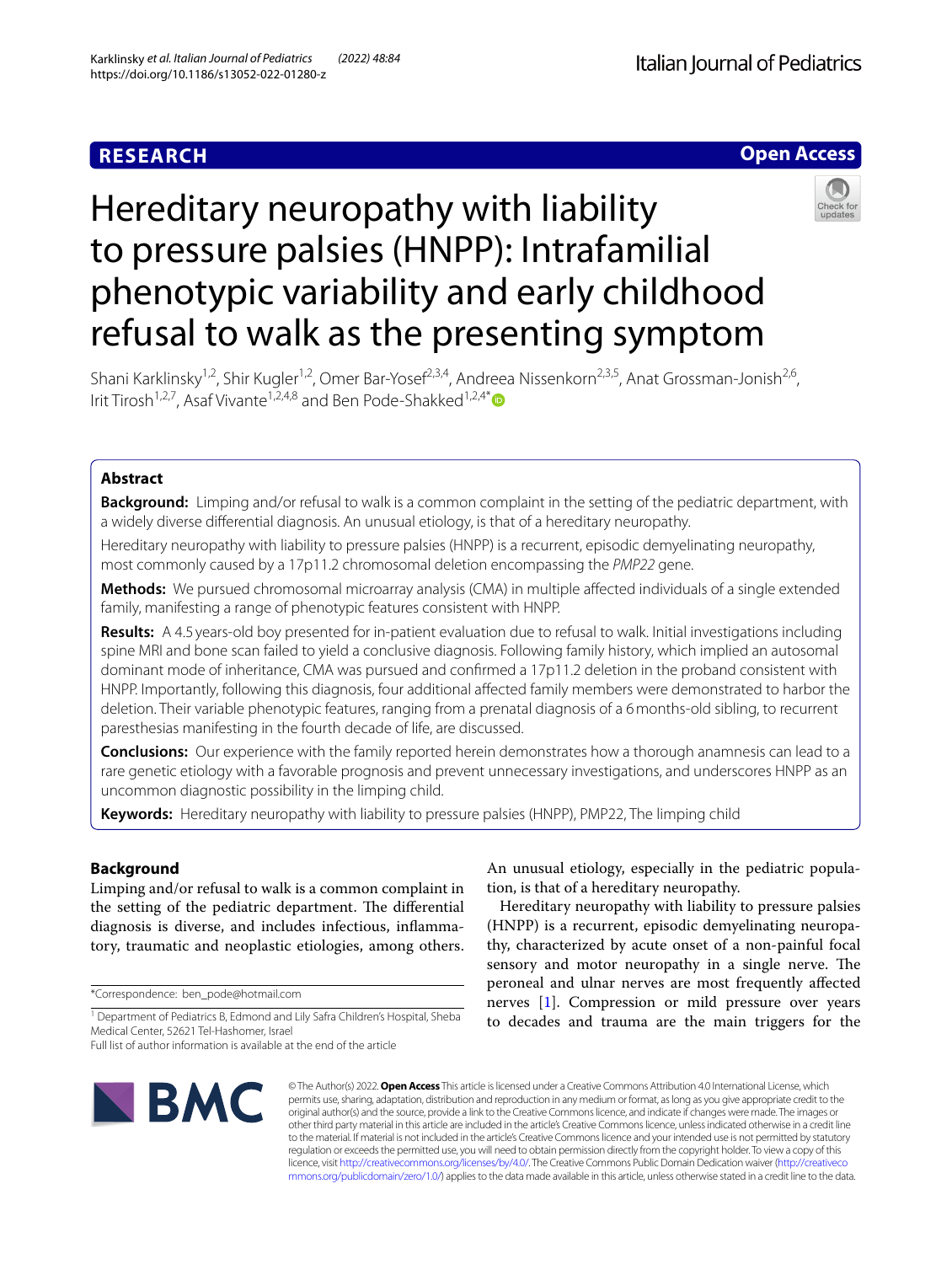symptoms [[2](#page-4-0)]. HNPP may have an indolent course over years to decades.

HNPP is an autosomal-dominant disorder, with 80% of patients harboring a 17p11.2 chromosomal deletion, encompassing the peripheral myelin protein 22 (*PMP22*) gene. The PMP22 protein is produced by Schwann cells which are responsible for myelin production. While its exact role is yet to be elucidated, evidence suggests that PMP22 plays an important role in myelin composition and activity [\[3](#page-4-1)]. Pathogenic variants or copy number variants in *PMP22* are responsible for the most common hereditary neuropathy - Charcot Marie Tooth type 1A. The latter is known to be caused by a duplication of 17p11.2 encompassing *PMP22* [[4\]](#page-4-2).

The HNPP phenotype usually first manifests in the 2nd or 3rd decade of life, however the age range is variable beginning at infancy and reaching well into adulthood  $[1]$  $[1]$ . The phenotypic presentation is diverse as well, and many individuals remain asymptomatic.

This diagnostic possibility should be suspected in any patient with recurrent focal compression neuropathies and a family history consistent with autosomal dominant inheritance. Other supporting fndings can be physical examination fndings showing previous nerve palsy (i.e. focal weakness, atrophy or sensory loss), difusely reduced tendon reflexes and mild to moderate pes cavus foot deformity  $[2]$ . The definitive diagnosis is achieved by genetic analysis. Treatment is mostly supportive and focuses on reduction of risk factors and triggers, such as prolonged cross-legged sitting, prolonged leaning on elbows or rapid weight loss.

Overall, HNPP has a favorable prognosis. Full recovery is expected over a period of days to months, while in a small percentage of cases there might be incomplete resolution, however, persistent symptoms are rarely severe.

We report herein our experience with an unusual presentation of HNPP as refusal to walk in early childhood, and discuss the insights gained from this rare clinical scenario, leading to the identifcation of at least fve afected individuals in the extended family, demonstrating extremely variable phenotypes.

# **Methods**

# **Patient recruitment**

Patients III:4, II:3 and III:1 were evaluated and underwent genetic counselling at the Pediatric Genetics clinic, the Institute for Rare Diseases, Edmond and Lily Safra Children's Hospital, Sheba Medical Center, as part of their clinical evaluation.

# **Chromosomal microarray analysis (CMA)**

Patient blood samples were analyzed using array comparative genomic hybridization (CGH) V8.1 and V7.6 custom-designed oligonucleotide arrays, BCM (Baylor College of Medicine), manufactured by Agilent Technologies, Inc. (Santa Clara, CA). CMA was performed according to the manufacturers' instructions. The array CGH procedure, data analysis, and reporting have been previously described [\[5](#page-4-3), [6\]](#page-4-4).

# **Results**

# **Clinical presentations** *Patient III:4*

The proband, a previously healthy 4 years-old boy presented to the Pediatric Department following a 2 weeks' history of bilateral non-specifc leg pain. A week prior he had a few days of high fevers without additional signs or symptoms. Three days prior to his admission he started complaining of nonspecifc leg pain that deteriorated up to the point that he refused to walk. Due to elevated serum C-reactive protein (CRP) obtained during initial investigations done by his primary pediatrician he was referred to our hospital for further workup.

Upon his admission, his physical exam was considered normal with no signs of arthritis, edema, or limitation in range of motion of his limbs. In addition, thorough neurological exam was unremarkable despite his refusal to walk. Subsequent laboratory studies showed normal complete blood count (CBC) and chemistry, elevated CRP, normal blood smear, negative blood culture results as well as normal serum immunoglobulins and complement levels. The patient completed left leg radiographs which were normal, and a bone scan which demonstrated a non-specifc decreased absorption in his left foot. Consequently, he was treated with non-steroidal antiinfammatory drugs (NSAIDs) which resulted in clinical improvement as he started walking and serum CRP normalized. The patient was discharged home.

One week following his discharge, the patient returned to the orthopedic clinic for a follow up examination, and presented with left foot weakness, absent achilles refex and sensory impairment. He was re-admitted to the Pediatric Department. His lab results were normal, and a lumbrosacral magnetic resonance imaging (MRI) was considered normal as well.

Thorough family history taking revealed that both the patient's father and his parental uncle reported recurrent episodes of paresthesia and loss of sensation over their palms (Fig. [1\)](#page-2-0). Further family investigation revealed that the patient's reportedly healthy 6 months-old sister (patient III:5), who underwent prenatal chromosomal microarray analysis (CMA) testing harbored a genetic deletion in 17p11.2, encompassing the *PMP22* gene, which is associated with Hereditary neuropathy with liability to pressure palsies syndrome (HNPP). This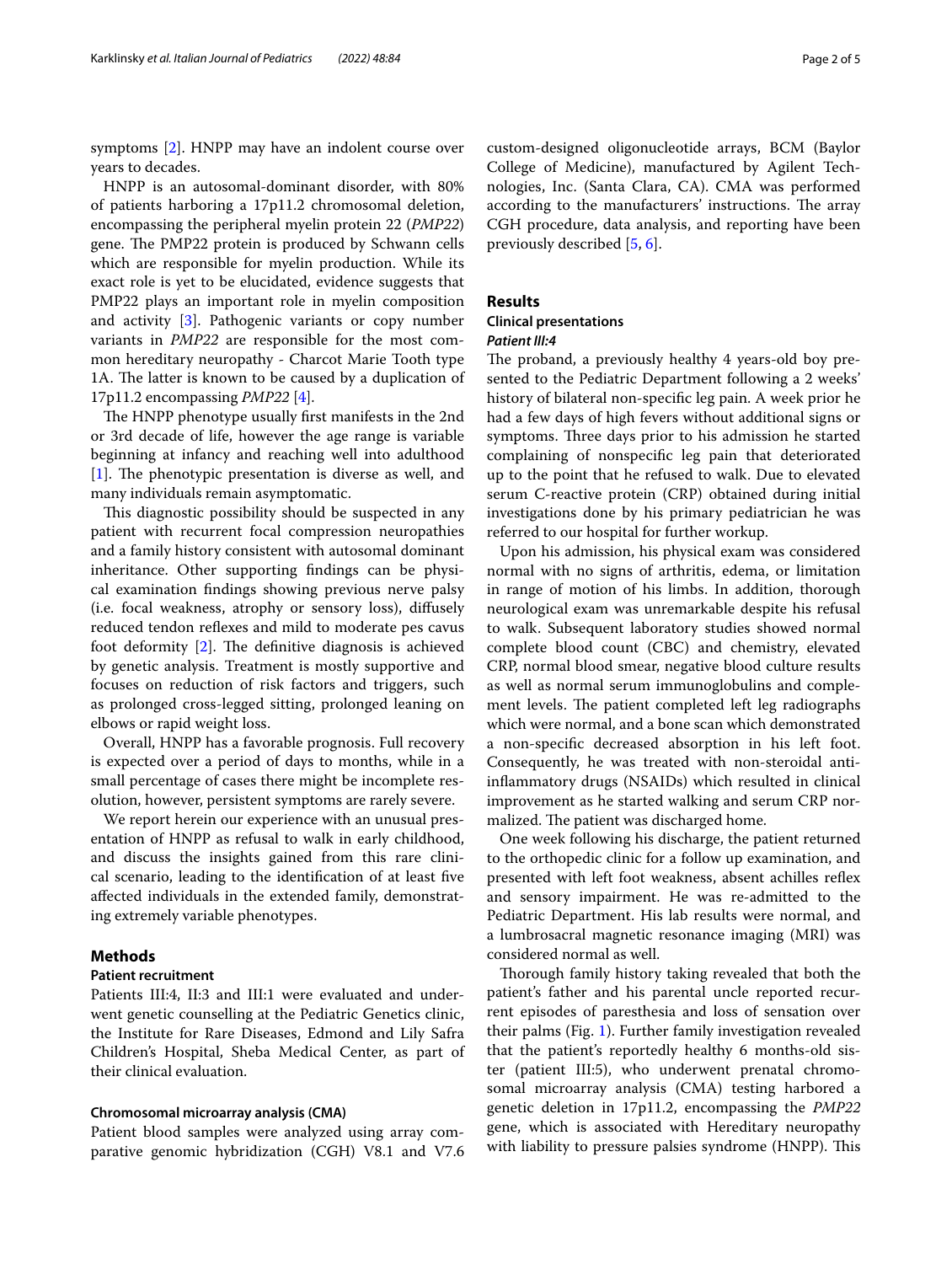

<span id="page-2-0"></span>fnding brought to the working diagnosis of HNPP in the proband, as well as his father, uncle and male cousin.

# *Patient II:3*

The 51 years-old paternal uncle of the proband, was reportedly asymptomatic until the age of  $\sim$  30 years, when he began experiencing episodes of numbness, loss of sensation and control of this arm and hand, which would wake him up from sleep. Initially, these symptoms, which would resolve within 10–15minutes, are attributed to a motor vehicle accident he had several years prior. While these episodes ultimately resolved, he complained of numbness of both legs after prolonged sitting (e.g. on the toilet), often with subsequent limping or foot dragging. Similar symptoms would be triggered by cross-legged sitting. He had previously undergone extensive orthopedic and neurological investigations which failed to yield a diagnosis.

# *Patient II:4*

The 41 years-old father of the proband reported recurring episodes of numbness and loss of sensation in his fngers, triggered by pressure, and was otherwise reportedly healthy.

## *Patient III:1*

The 18 years-old male paternal cousin of the proband, was reportedly asymptomatic until the age of 17.5years, when he began experiencing repeated episodes of burning sensation in both feet (left more than right), triggered by prolonged standing. The painful paraesthesias precluded him from enjoying his hobby as a basketball player. Neurological investigations were underway, and had included electromyography (EMG) which was reported to be consistent with bilateral sensorimotor polyneuropathy in both feet.

# **Chromosomal microarray analysis (CMA)**

CMA was pursued for all symptomatic family members (Proband III:7, as well as II:3, II:4, III:3) and confrmed the 17p11.2 deletion [arr: 17p12(14,100,11-15,422,557)  $\times$  1] to completely segregate with the phenotype in the family. Of note, the paternal grandfather of the proband (and father of II:3 and II:4) had died of a liver malignancy at 50 years of age, and was therefore unavailable for CMA.

Following the cytogenetic diagnosis of HNPP for the afected individuals in the family, further unnecessary tests were avoided, not only for the proband but also for his father, uncle and cousin. In addition, thorough genetic counselling was enabled. The proband experienced complete resolution of his symptoms several months after discharge.

# **Discussion**

The differential diagnosis of the limping child is extremely wide and diverse, and spans a multitude of etiologies and systems, including infectious, infammatory, traumatic, and neoplastic – as well as other, less common – causes [\[7\]](#page-4-5). Of these, mono- and polyneuropathies comprise a subgroup of both hereditary and acquired disorders, which often overlap and may initially be clinically indistinguishable in terms of signs and symptoms. Acquired disorders might include compression neuropathies, chronic infammatory demyelinating polyneuropathy (CIDP), and Guillain-Barré Syndrome [[8\]](#page-4-6), among others. Hereditary causes include Charcot-Marie-Tooth and other hereditary polyneuropathies [\[9](#page-4-7)], however these might often be overlooked as a diagnostic possibility in the common pediatric presentation of the limping child.

The prevalence of hereditary neuropathy with liability to pressure palsies (HNPP) is estimated at 7–16:[10](#page-4-8)0,000 individuals  $[10]$ , making it a rare entity. Nevertheless, it is widely familiar to pediatric and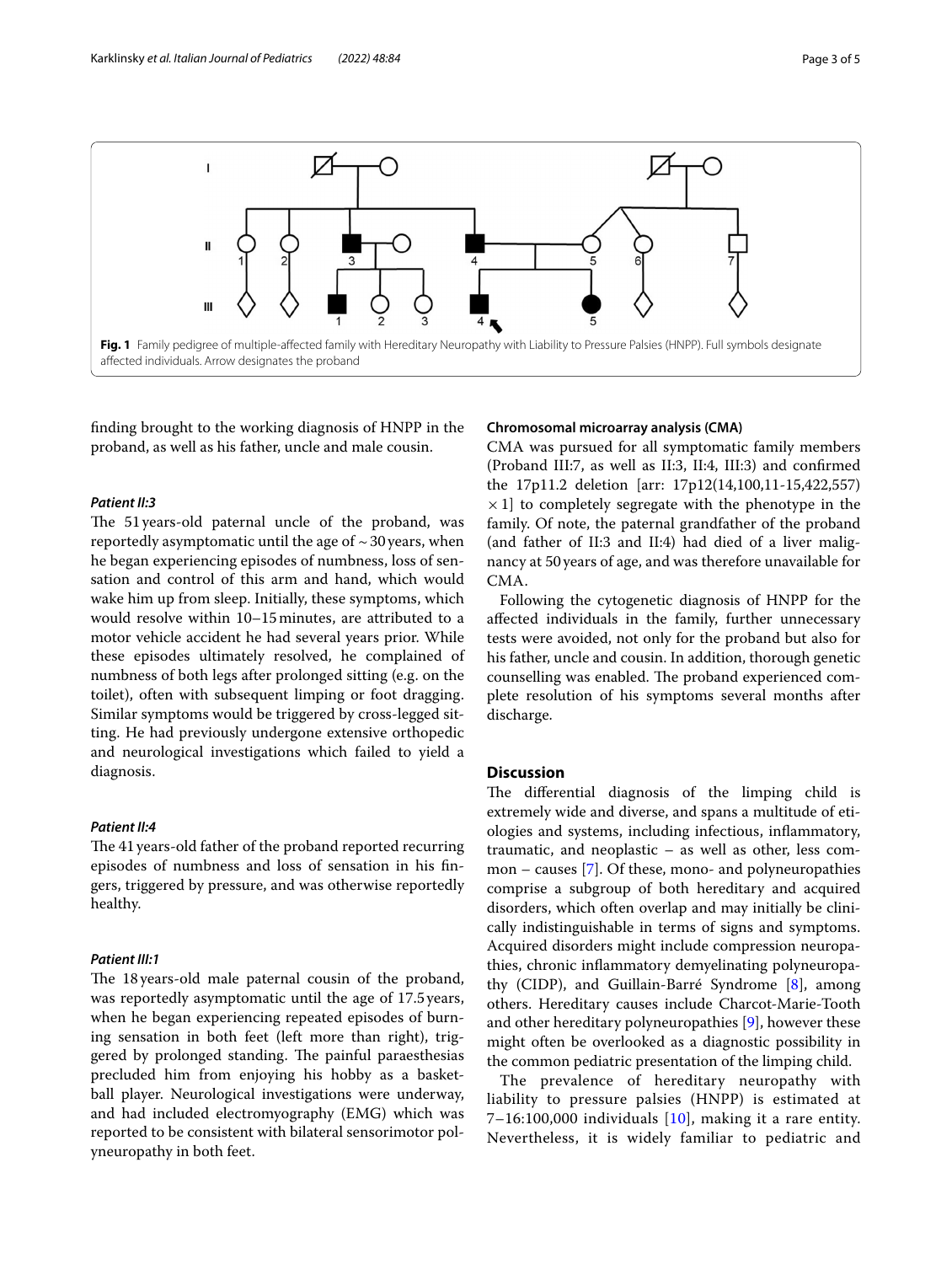A feature of HNPP demonstrated by this multiplex family is the intrafamilial phenotypic variability, which is consistent with previous reports [\[11–](#page-4-9)[13\]](#page-4-10). This includes variability both in age of symptom onset and in the nature of phenotypic expression, ranging from a prenatal diagnosis in an asymptomatic 6 months old sibling, to early-childhood onset in the 4 years-old proband, and to diverse compression-triggered neuropathic complaints in the fourth decade of life in his father and uncle. In addition, the myriad of possible clinical manifestations, including mono- and polyneuropathies, upper and lower extremity involvement, are underscored. The combination of each of these with the family history consistent with an autosomal dominant mode of inheritance, served as the key clue leading to the diagnosis.

While the first onset of symptoms in HNPP is generally in the second or third decade of life, it can occur at any age, and with the growing availability of molecular studies, early onset cases are more commonly reported. In the largest childhood-onset series of cases to date  $(n=12)$ , Chrestian et al. noted that peroneal nerve palsy was the most common presentation (42%), followed by brachial plexus palsy (24%) [\[14\]](#page-4-11). They suggested that any unexplained mononeuropathy or multifocal neuropathy in children should raise clinical suspicion of HNPP. In this context, the fact that the proband reported herein presented before 5 years of age is not unusual, and further illustrates their point that early and timely diagnosis can facilitate not only appropriate genetic counselling but also affect the clinical management and prevent unwarranted tests.

Further, diagnosis of a genetic etiology in the inpatient evaluation of a child with a common compliant, brought in the family reported herein to several clinical implications, well beyond the course of evaluation and management of the proband. First, it allowed the medical team to reassess and forgo unnecessary tests and procedures. Second, it enabled a timely diagnosis of multiple affected individuals in the family, spanning at least two generations and a wide range of ages, and affected the course of their medical investigations as well, which in some cases were prolonged and ongoing diagnostic odysseys involving multidisciplinary specialties. Finally, parents, siblings and additional at-risk individuals in the family were able to receive accurate genetic counselling.

# **Conclusions**

Our experience with the multiplex family reported herein, underscores how a common presentation in pediatrics ('the limping child'), may lead to a genetic etiology, and how a cytogenetic diagnosis in the pediatric inpatient setting may lead to the identifcation of numerous additional afected family members over several generations.

#### **Abbreviations**

CBC: Complete blood count; CGH: Comparative genomic hybridization; CMA: Chromosomal microarray analysis; CRP: C-reactive protein; EMG: Electromyography; HNPP: Hereditary neuropathy with liability to pressure palsies; MRI: Magnetic resonance imaging; NSAIDs: Non-steroidal anti-infammatory drugs; PMP22: Peripheral myelin protein 22.

#### **Acknowledgements**

The authors wish to thank the patients and their families for their kind cooperation and support.

#### **Authors' contributions**

S.Ka. and B.P.S. initiated the study, were involved in patient care, curation, analysis and interpretation of data, and writing the initial and fnal drafts of the manuscript. S.Ku., O.B.-Y., A.N., I.T. and A.V. were involved in patient care and curation of data. A.G.-J. contributed to analysis and interpretation of CMA testing. All authors critically read and approved the fnal manuscript.

## **Funding**

No funding was obtained for this study.

# **Availability of data and materials**

The datasets used during the current study are available from the corresponding author upon reasonable request.

#### **Declarations**

#### **Ethics approval and consent to participate**

The study was conducted in accordance with the tenets of the Declaration of Helsinki.

#### **Consent for publication**

#### Not applicable.

#### **Competing interests**

The authors declare no competing interests.

#### **Author details**

<sup>1</sup> Department of Pediatrics B, Edmond and Lily Safra Children's Hospital, Sheba Medical Center, 52621 Tel-Hashomer, Israel. <sup>2</sup> Sackler Faculty of Medicine, Tel-Aviv University, Tel-Aviv, Israel. <sup>3</sup> Pediatric Neurology Unit, Edmond and Lily Safra Children's Hospital, Sheba Medical Center, Tel-Hashomer, Israel. <sup>4</sup>Talpiot Medical Leadership Program, Sheba Medical Center, Tel‑Hashomer, Israel. <sup>5</sup> Center for Rare Disorders-Magen, Wolfson Medical Center, Holon, Israel.<br><sup>6</sup>The Danek Gertner Institute of Human Genetics, Sheba Medical Center. <sup>6</sup>The Danek Gertner Institute of Human Genetics, Sheba Medical Center, Tel-Hashomer, Israel. <sup>7</sup> Pediatric Rheumatology Unit, Edmond and Lily Safra Children's Hospital, Sheba Medical Center, Tel-Hashomer, Israel. <sup>8</sup>Pediatric Nephrology Unit, Edmond and Lily Safra Children's Hospital, Sheba Medical Center, Tel‑Hashomer, Israel.

## Received: 16 August 2021 Accepted: 13 May 2022 Published online: 03 June 2022

#### **References**

<span id="page-3-0"></span>1. Choi HW, Kuntz NL. Hereditary neuropathy with liability to pressure palsies. Pediatr Neurol Briefs. 2015;29(11):83.